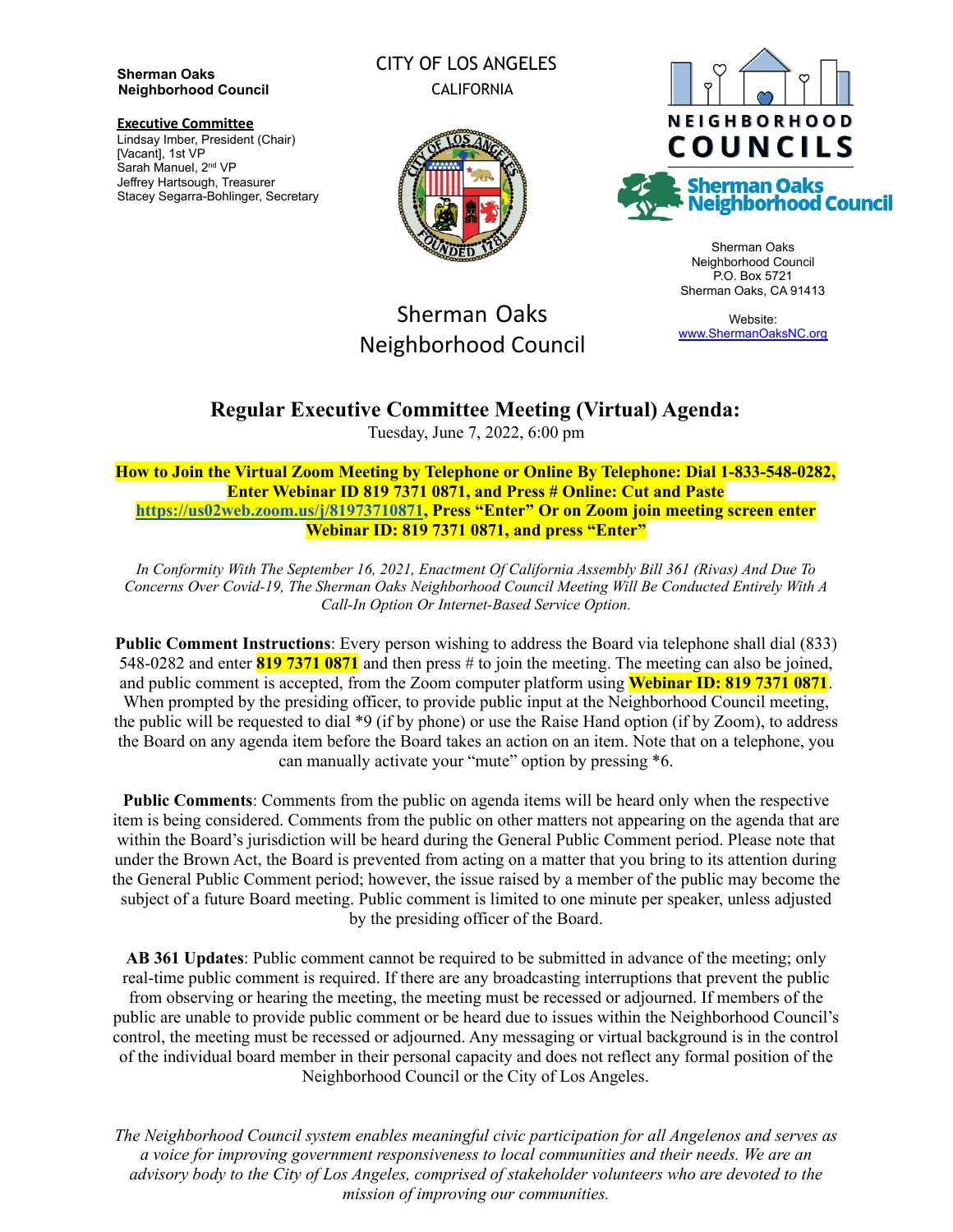Sherman Oaks Neighborhood Council Regular Board Meeting Minutes, Tuesday, June 7, 2022, 6:00 pm Page 2

**Agenda Note**: All items containing motions, at the time of agenda posting, are listed in **blue, bold text**.

- **1. Welcome and Call to Order** Lindsay Imber, President
	- a. (If applicable) President's appointment of SONC Board Members to Executive Committee panel for the balance of this meeting pursuant to the Standing Rules.
- **2. Roll Call** Stacey Segarra-Bohlinger, Secretary

# **3. Administrative and Board Initiated Motions**

- a. **Executive Committee Meeting Minutes, May 3, 2022** A motion to approve the [minutes of the May 3, 2022](https://www.shermanoaksnc.org/assets/documents/7/meeting629a59ea3a117.pdf) Executive Meeting.
- **4. Comments by LAPD SLO's, Public Officials, and Staff** Public officials and their representatives who wish to provide general updates.
- **5. President's Report**
- **6. Finance Committee & Fiscal Business** Jeffrey Hartsough, Treasurer
	- a. Treasurer's Report
	- b. End of Fiscal Year 2022 / Start of 2023 Plan and Status
	- c. Proposed motions for upcoming Board meeting
- **7. General Public Comment** Comments by the public on non-agenda items within the Executive Committee's jurisdiction.

# **8. Executive Committee Items**

a. **Human Services Committee, Motion to Create**

A presentation by Sarah Manuel and/or Pamela Harris, proposed Human Services Committee co-chairs, will precede a motion to create this new standing committee.

# b. **Vision Committee, Motion to Approve Appointment**

A motion to approve the appointment of Jeffrey Hartsough to the Vision Committee.

- c. Officer vacancy for 1st Vice President.
- d. CIS & Correspondence procedures.
- e. Upcoming SONC elections in Spring of 2023 (Areas  $2/4/6$  + Vacancies) & Election Information Worksheet.

# **9. Agenda Items for June 13, 2022 SONC Board Meeting**

**10. Adjournment**